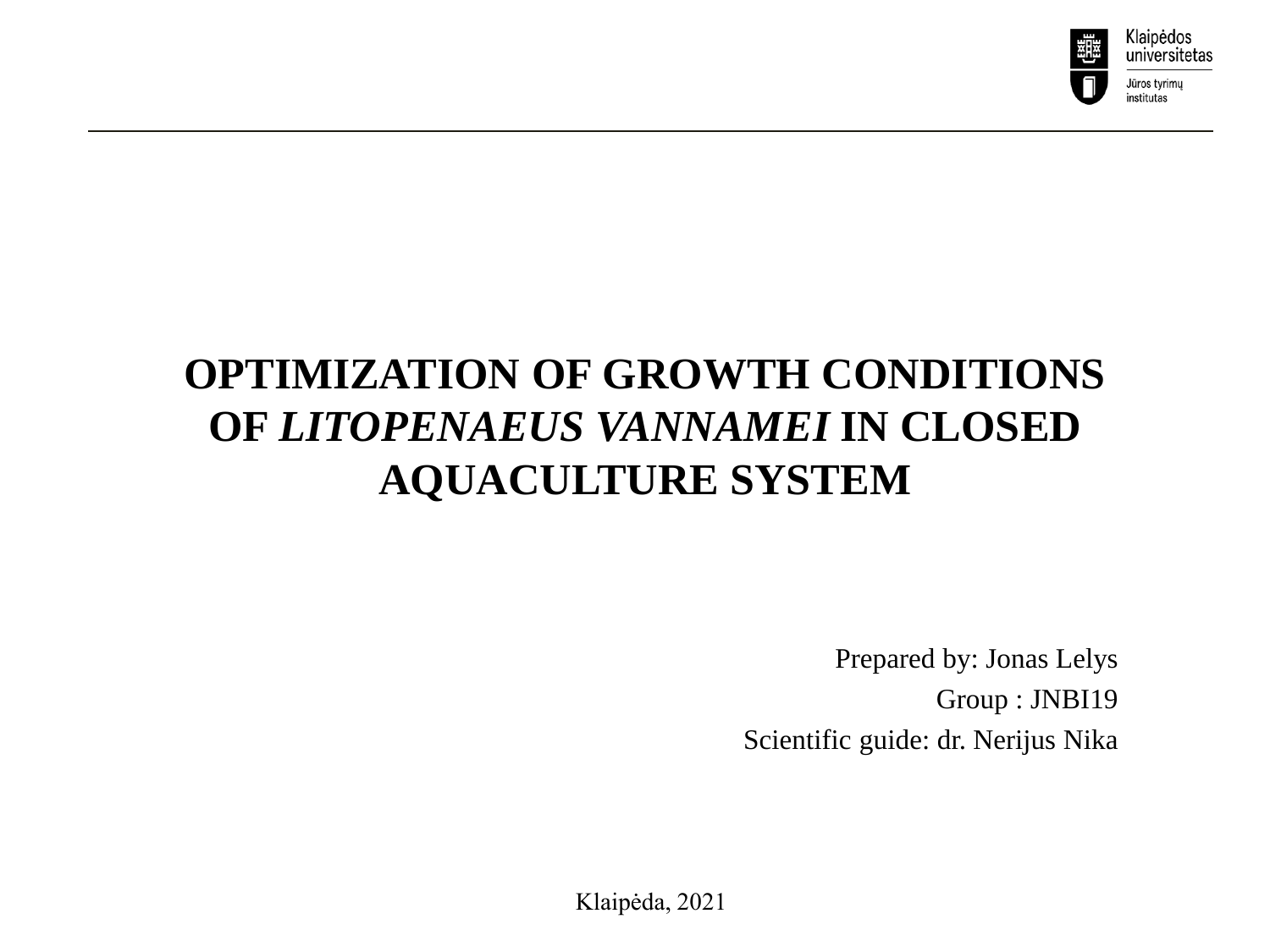

# Relevance of the work topic

The production of Pacific white shrimp (*Litopenaeus vannamei*) accounts for more than 70% of global shrimp production and is the most economically important crop of shrimps in the world.





Fig. 1 Personal photo. Fig. 2 Personal photo.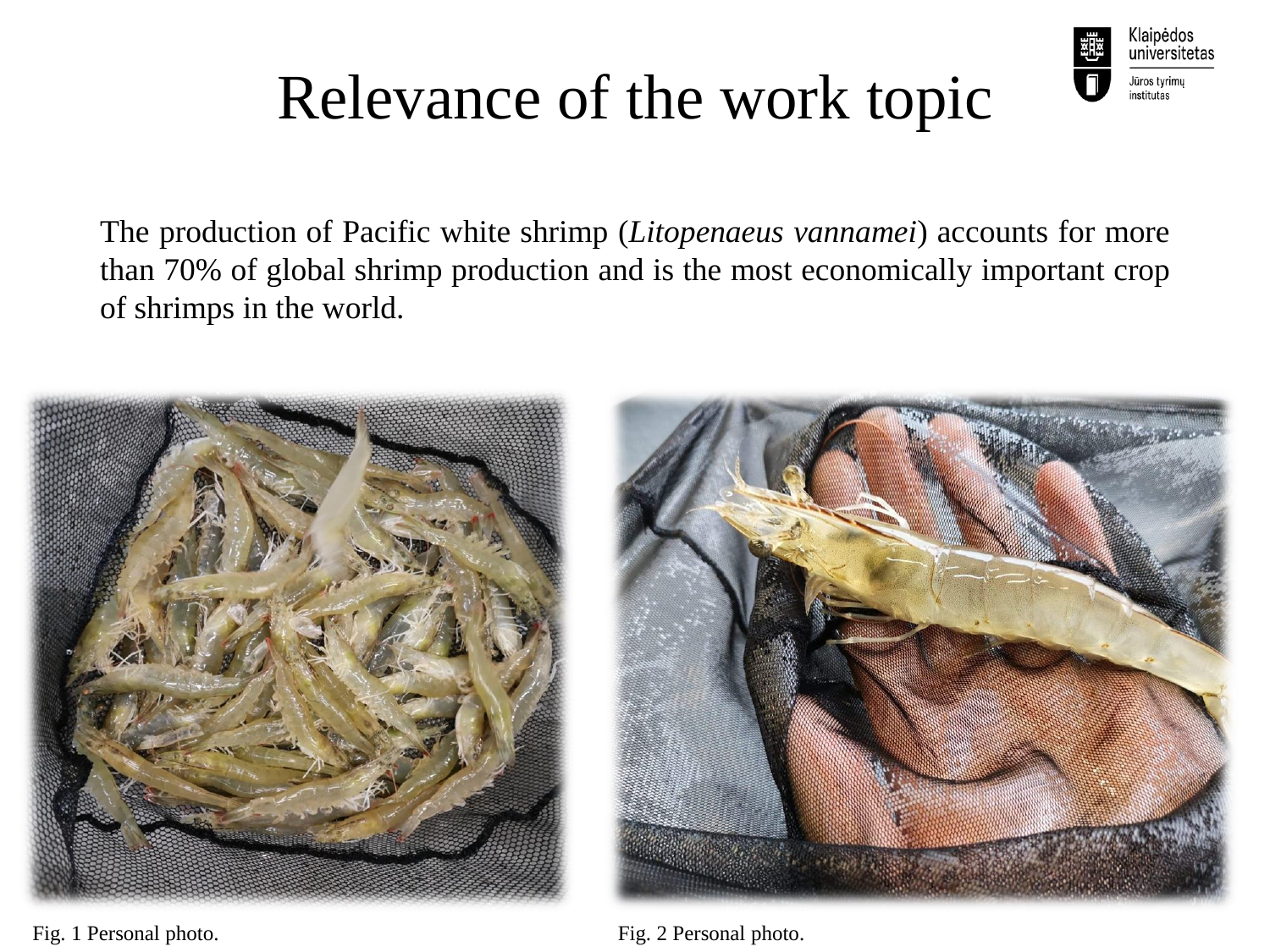

# The aim and tasks of the work

#### **Work objective:**

To evaluate the peculiarities of growth, stress tolerance and mortality of whiteleg shrimps in a closed aquaculture system by optimizing the breeding technology for sorting shrimps.

#### **Tasks:**

- 1. To determine the growth characteristics of *L. vannamei* shrimps in the recirculating aquaculture system.
- 2. To evaluate the effect of shrimp sorting on growth efficiency and mortality.
- 3. To evaluate the mortality of *L. vannamei* shrimps under the stress of procedures.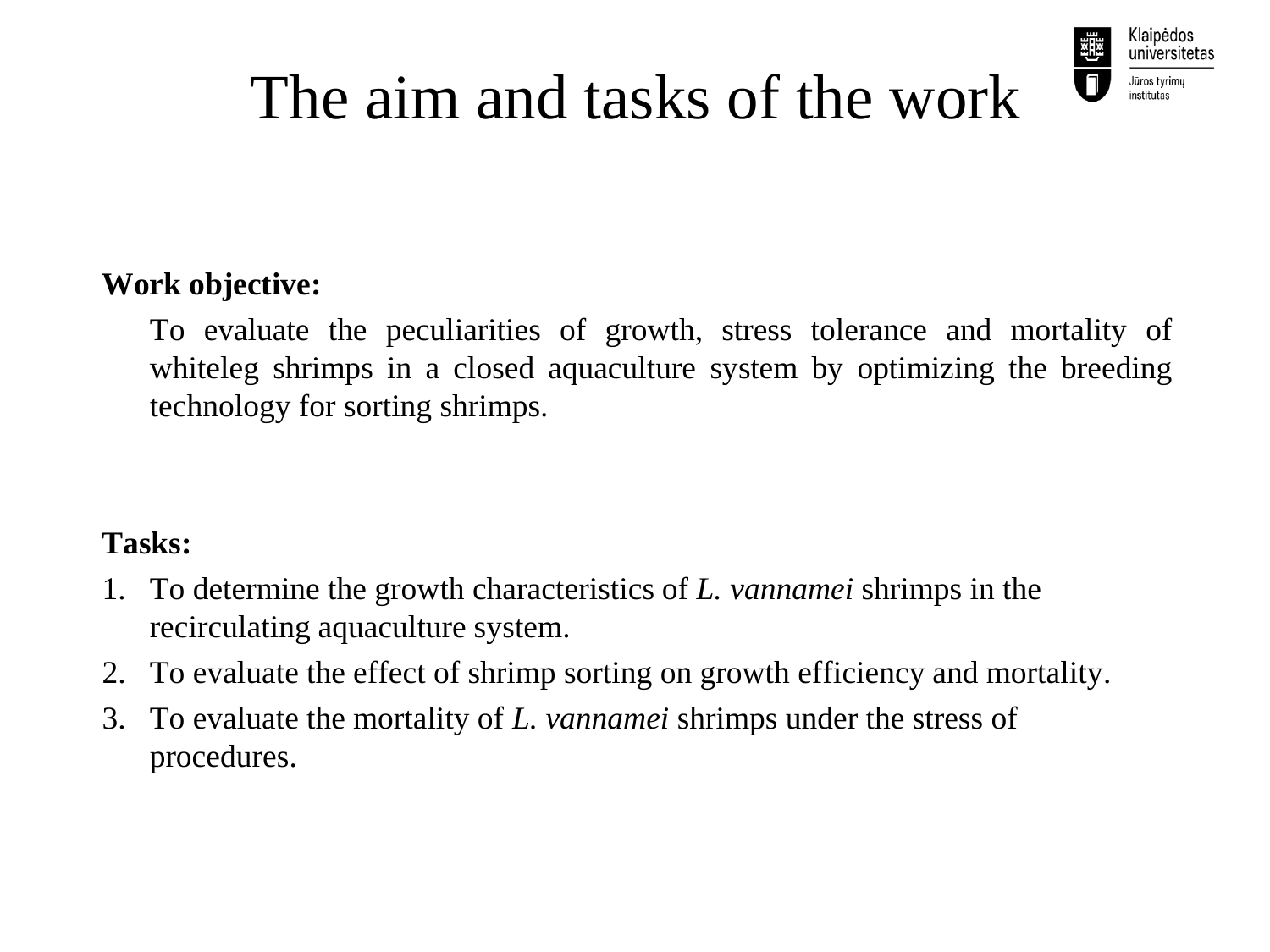Klaipėdos universitetas Jūros tyrimų institutas



• At the end of the experiment, the mean body weight of shrimps was R1D 23.29  $\pm$  4.25 g, R2D 24.29  $\pm$ 3.82 g, RM  $23.13 \pm 5.14$  g and Kk  $24.87 \pm 4.75$  g



Fig. 3 Average weight change of shrimps over time.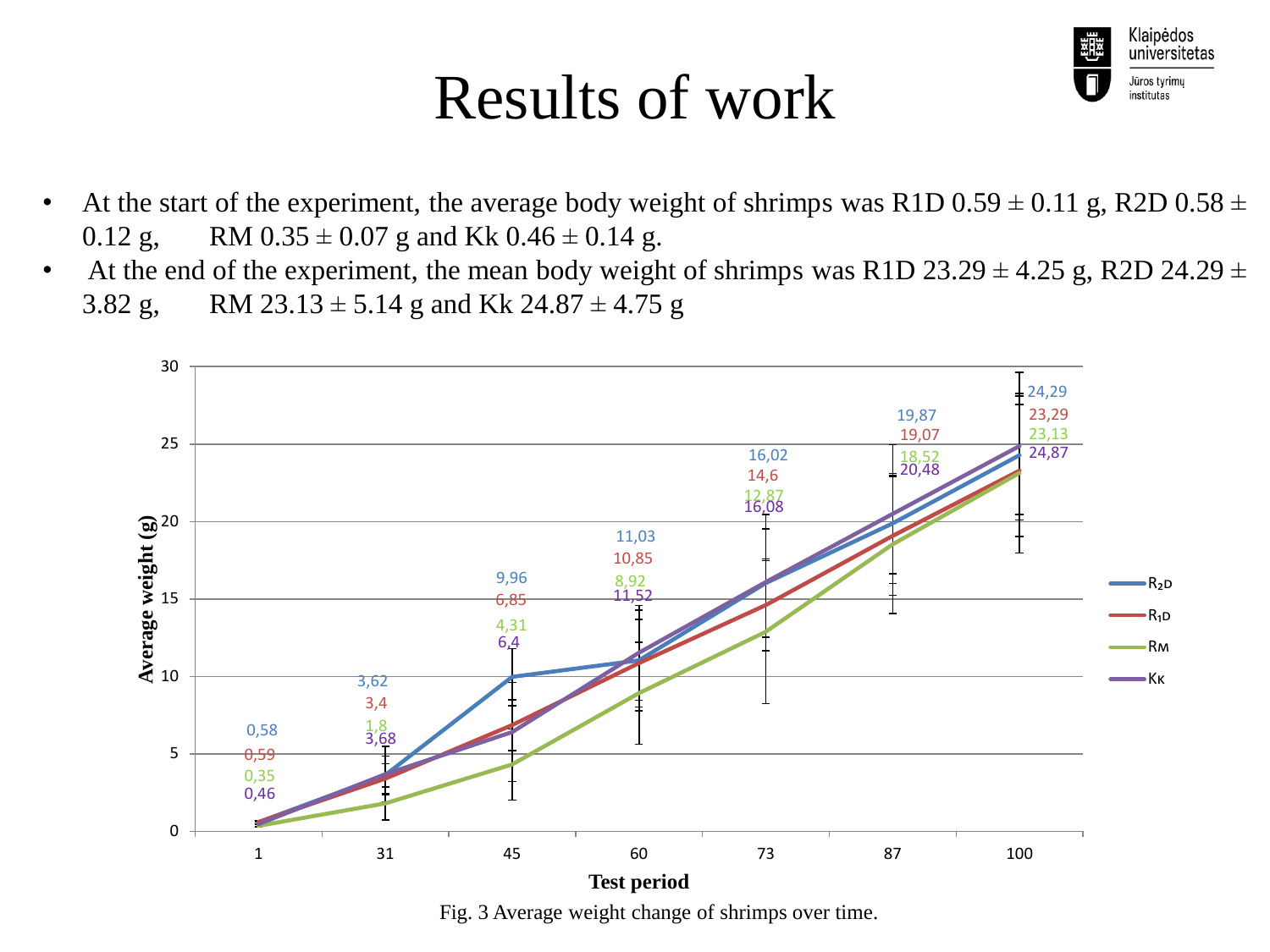

- The mean length of the shrimps at the beginning of the experiment was R1D  $4.68 \pm 0.30$  cm, R2D  $4.63 \pm 0.25$  cm, RM  $4.13 \pm 0.27$  cm, and Kk  $4.42 \pm 0.35$  cm.
- At the end of the experiment, the mean length was R1D  $14.68 \pm 0.90$  cm, R2D  $15.11 \pm 0.74$  cm, RM  $14.67 \pm 2.21$  cm and Kk  $15.07 \pm 0.94$  cm.



Fig. 4 Average length change of shrimps over time.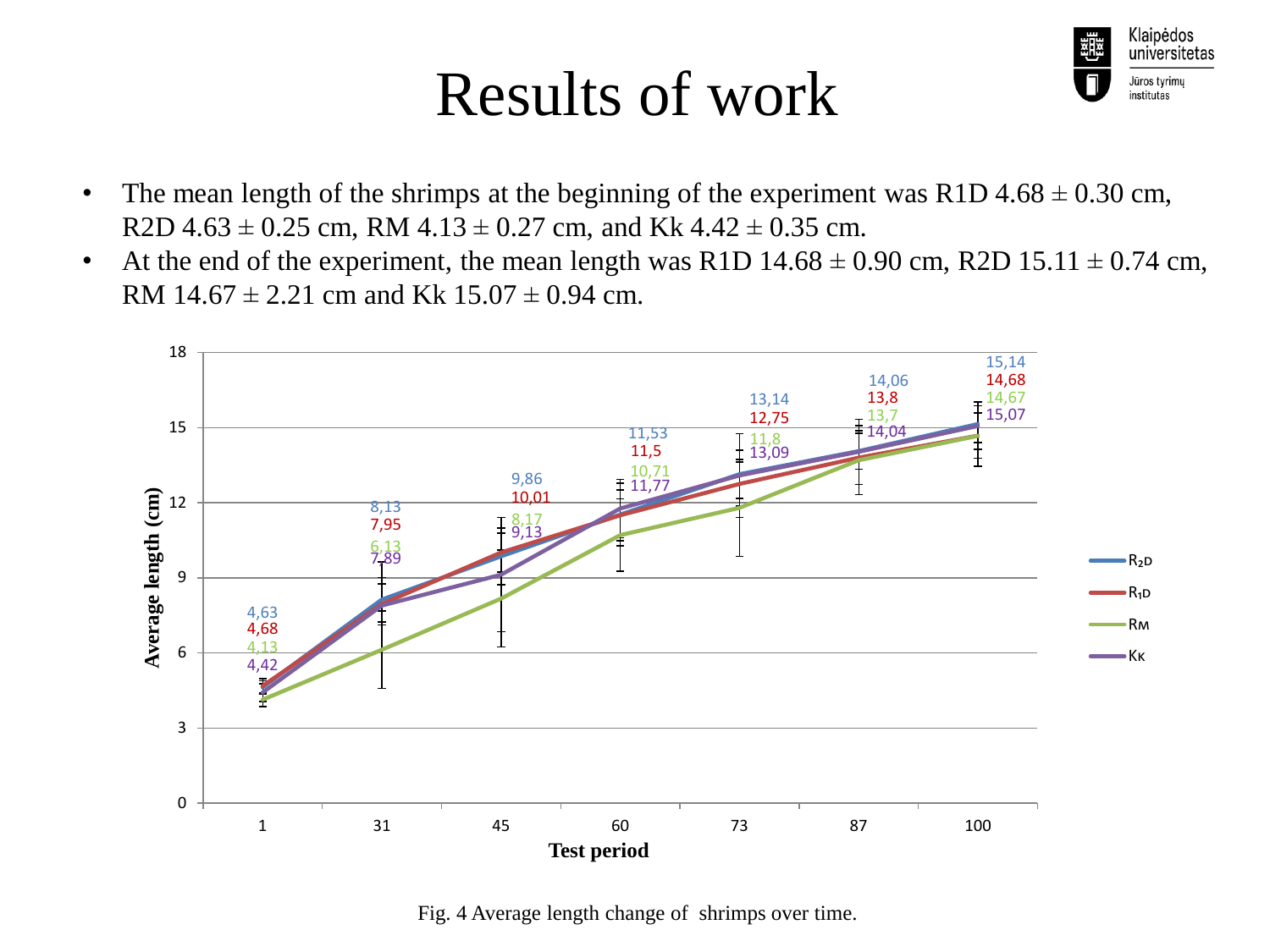

Fig. 5 Distribution of length to weight ratio of study groups.

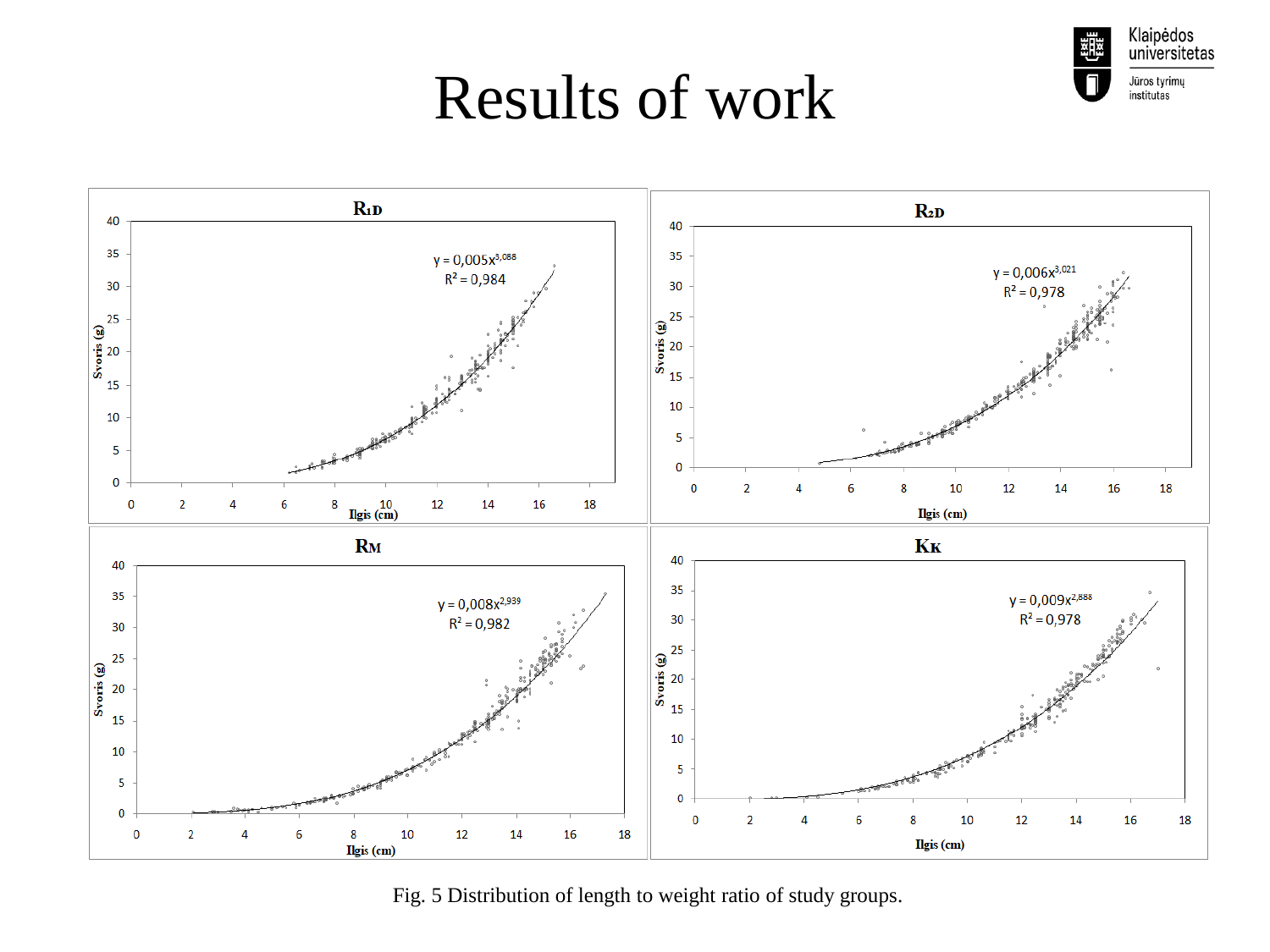Klaipėdos universitetas Jūros tyrimų institutas





Fig. 6 Percentage survival of shrimp.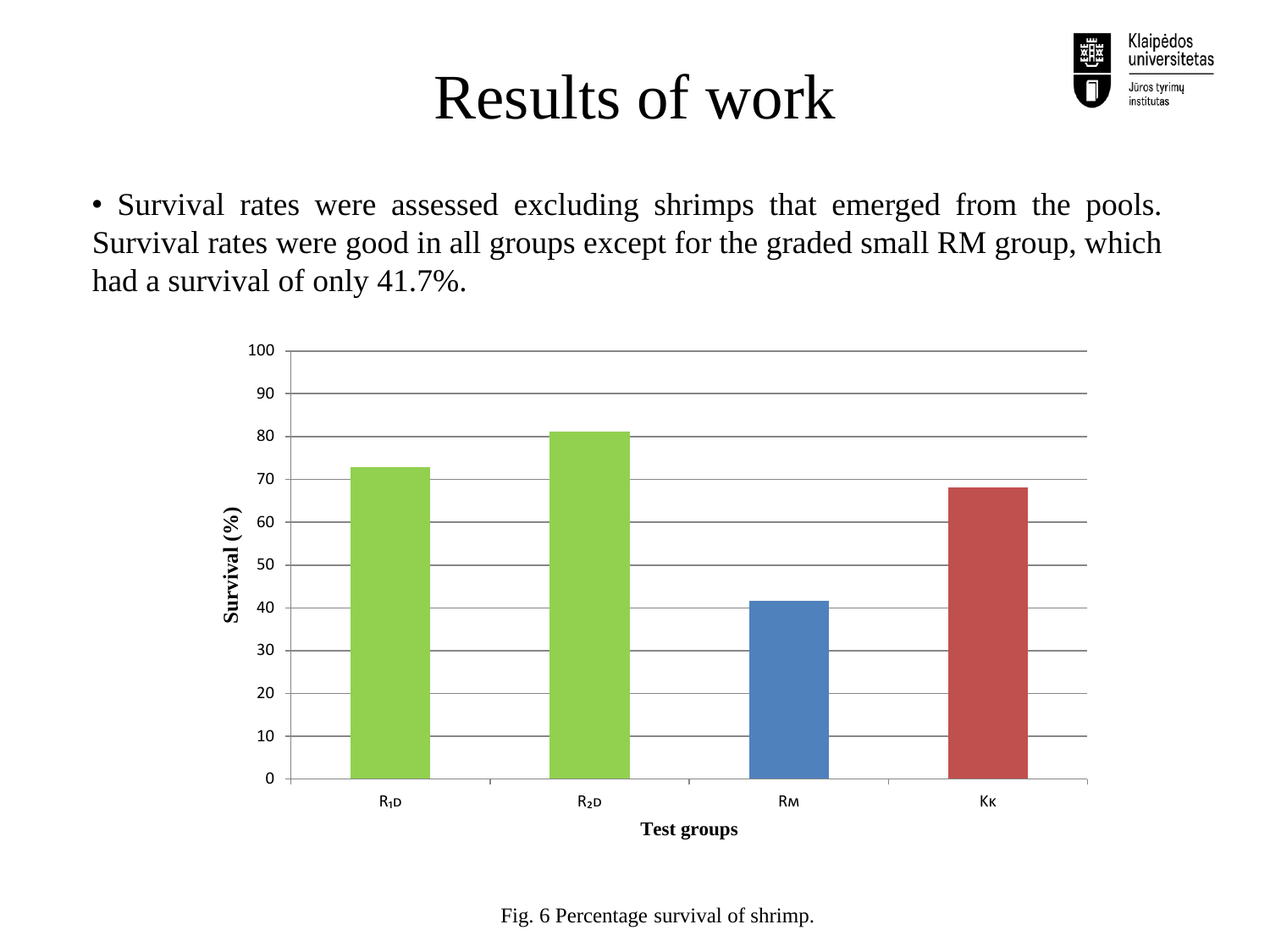

**FCR**



Fig. 7 Food conversion coefficient of the study groups.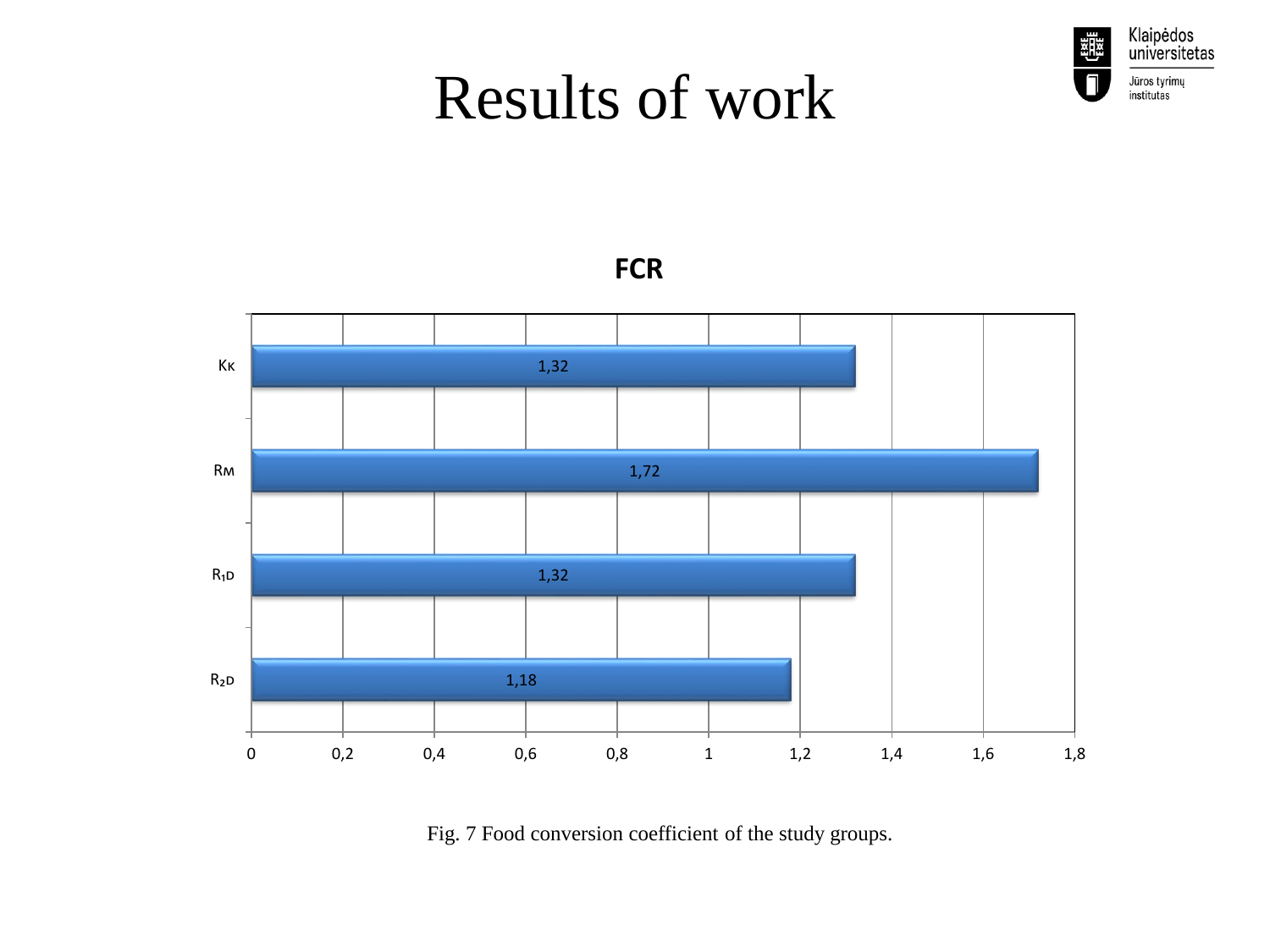Klaipėdos universitetas Jūros tyrimų institutas





Fig. 8 Percentage of shrimps dead during measurement.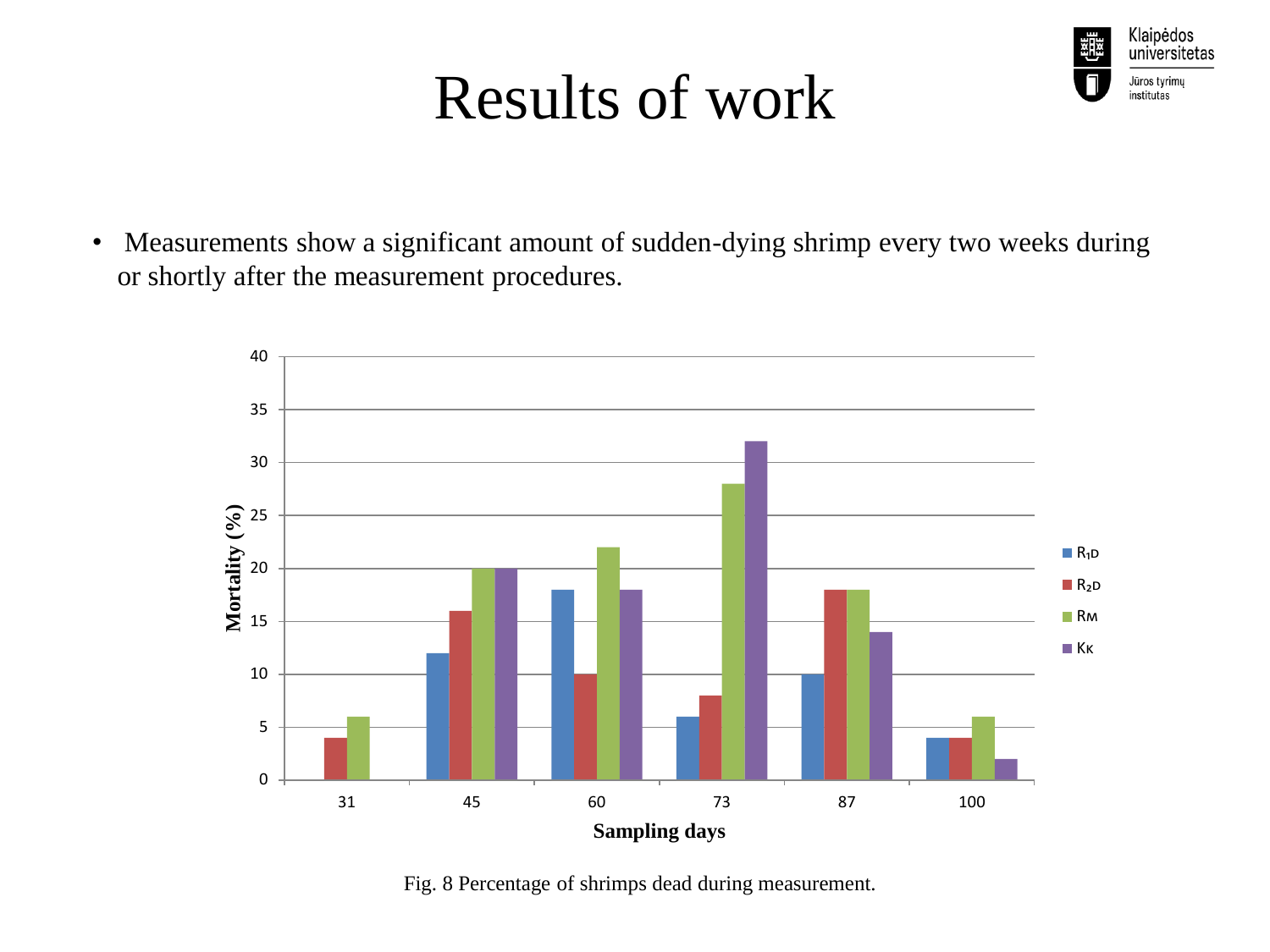Dead individuals did not differ significantly from group weight and length averages.



Fig. 9 Weight of shrimps dead at the time of measurement. Fig. 10 Length of shrimps dead at the time of measurement.

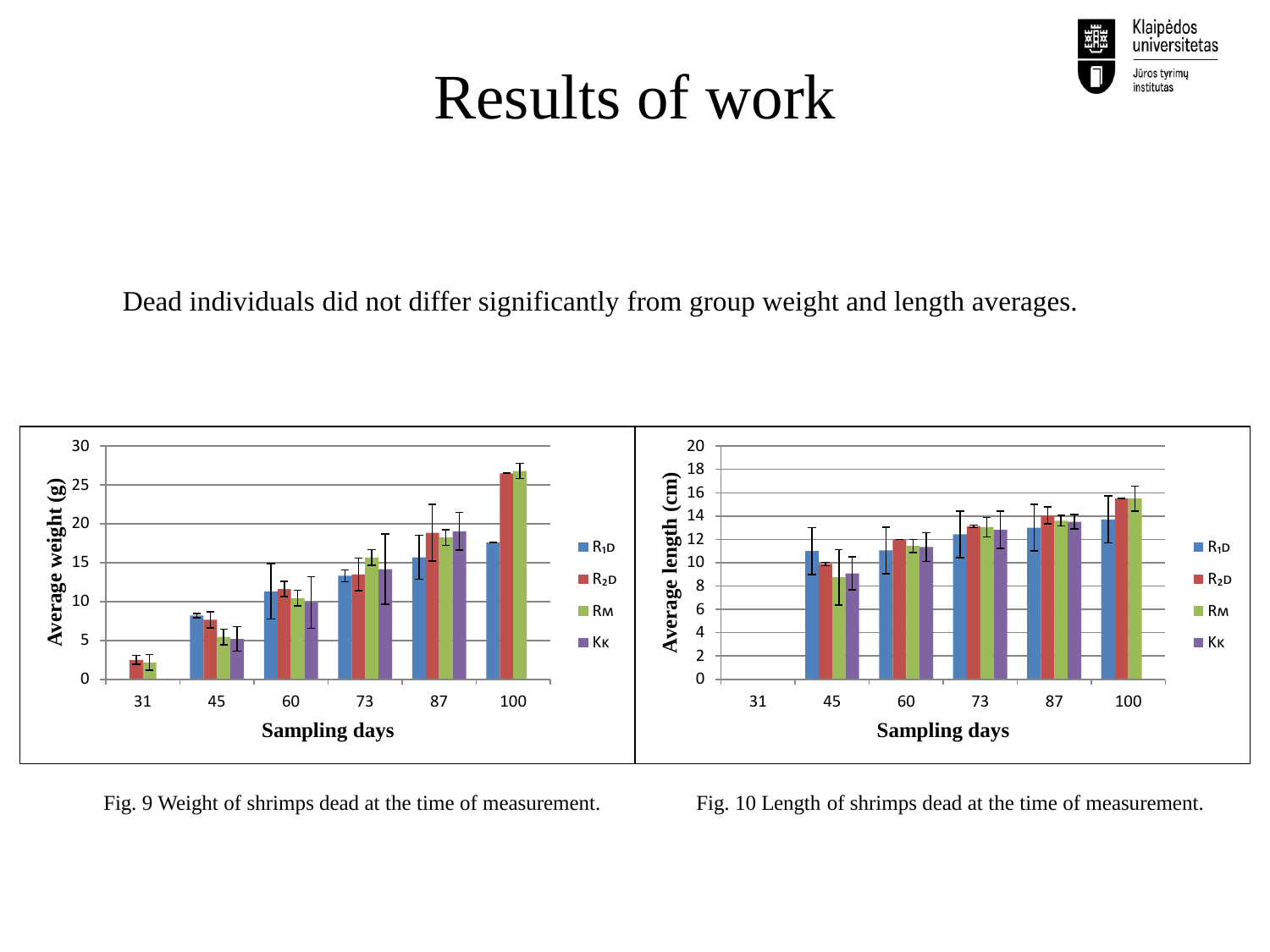# Conclusions



- 1. In a closed aquaculture system, after the optimization of the technology, the weight gain of white shrimps per day was  $0.29 \pm 0.1$  g. Within 129 days, the shrimp reached a weight of  $24.00 \pm 5.14$  g and an absolute length of  $15.00 \pm 1.00$ 1.21 cm.
- 2. The sorting of shrimps did not have a clear positive effect on aquaculture production, the effect was complex. The growth rate, mean size at the end of the experiment ( $p > 0.05$ ), mortality, and final biomass achieved in the control group were insignificantly lower than in the group of sorted large shrimps.
- 3. In the group of small sorted individuals, a high mortality rate of 59.3% was recorded. This led to a more intensive compensatory growth of the remaining shrimps and at the end of the experiment the mean weight and length of the shrimp were similar in all pools ( $p > 0.05$ ). However, the total achieved biomass was 52.63% lower than in the control group, and the sorted large groups achieved 8.85 - 10.10% higher biomass than in the control group.